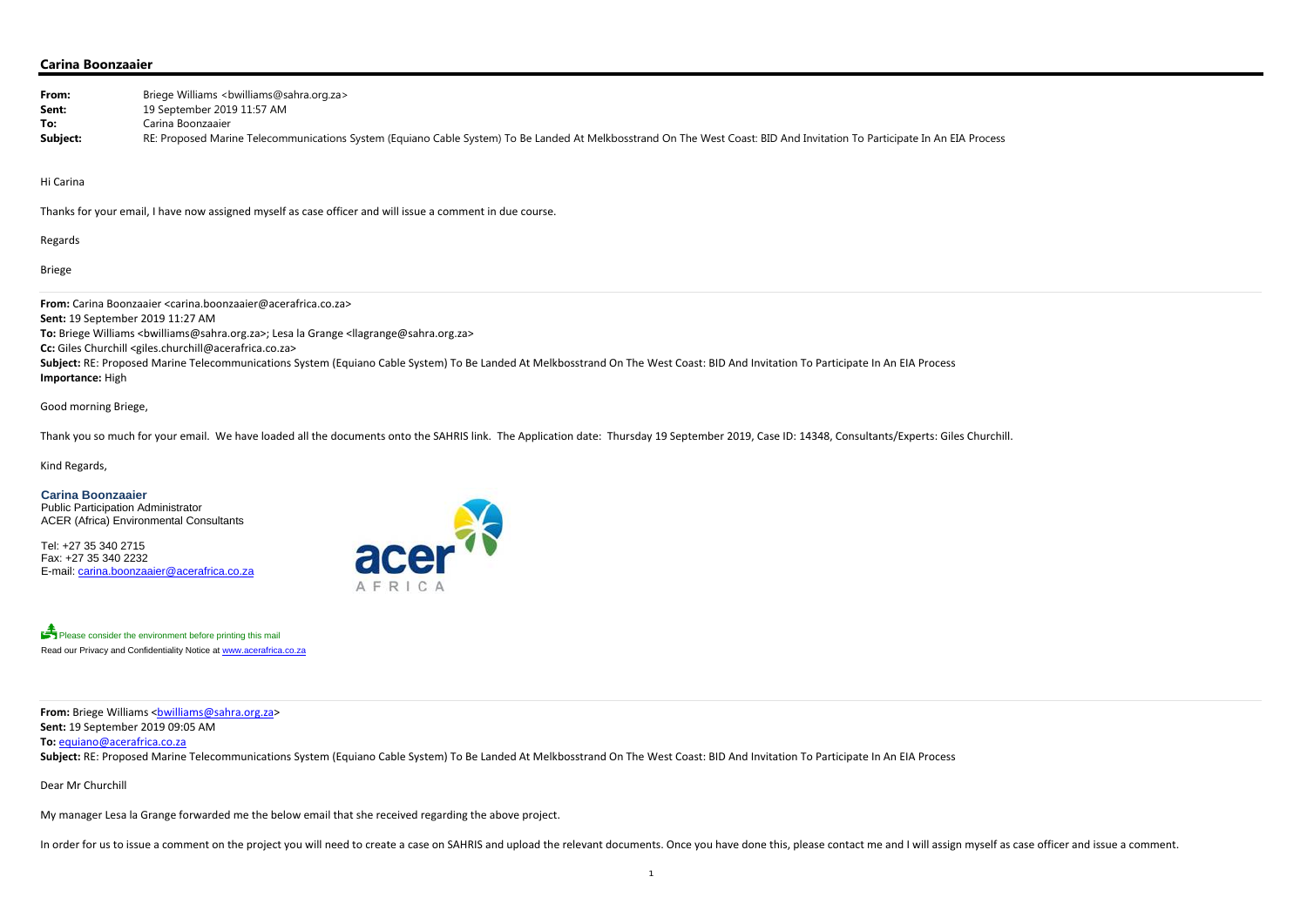The link tohttps://sahris.sahra.org.za/

Please contact me if you have any queries.

Regards

Briege

**From:** ACER - Public Participation <<u>publicparticipation@acerafrica.co.za</u>> **Sent:** Wednesday, September 18, 2019 3:38:37 PM **To:** Lesa la Grange <llagrange@sahra.org.za> **Subject:** Proposed Marine Telecommunications System (Equiano Cable System) To Be Landed At Melkbosstrand On The West Coast: BID And Invitation To Participate In An EIA Process

18 September 2019

Dear Ms Lesa la Grange,

Submarine telecommunications cables are important for international telecommunications networks, transporting almost 100% of transoceanic internet traffic throughout the world (www.iscpc.org). This is significant because i access to affordable international bandwidth is key to economic development in every country.

# **PROPOSED MARINE TELECOMMUNICATIONS SYSTEM (EQUIANO CABLE SYSTEM) TO BE LANDED AT MELKBOSSTRAND ON THE WEST COAST OF SOUTH AFRICA**

## **BACKGROUND INFORMATION AND INVITATION TO PARTICIPATE IN AN ENVIRONMENTAL AUTHORISATION PROCESS (ENVIRONMENTAL IMPACT ASSESSMENT)**

### **Project Background**

The purpose of this project is to install a fibre optic submarine cable to provide international high-speed connectivity and reliability. Businesses and consumers will benefit from enhanced capacity and reliability for ser TV broadcasting, internet services, video conferencing, advanced multimedia and mobile video applications. Internet traffic is growing exponentially as the appetite for new applications, like cloud computing and on-demand Furthermore, the demand for new connectivity reflects an end-user and business environment in which high capacity data transmission is essential for sustainable growth and development.

Communication via submarine telecommunications cables generally allows for lower cost, better performance and greater capacity (throughput) than that available via satellite. Improvement in Africa's information technology telecommunications cables will help strengthen development in Africa and support economic growth and opportunities on the continent.

Telkom SA SOC Limited, acting through its Openserve division (hereafter referred to as "Openserve"), intends to install a submarine telecommunications cable, called the Equiano Cable System, to link South Africa with key i telecommunications hubs in West Africa (Nigeria) and Europe (Portugal). As the designated Landing Partner of the Equiano Cable System in South Africa. Openserve has the required licenses to operate this system in South Afr local permits to land the Equiano Cable System at Melkbosstrand, Western Cape.

Alcatel Submarine Networks (ASN) has been appointed as the supplier and installer of the Equiano Cable System connecting Africa and Europe. The system is to be installed in phases. The first phase ("Baseline System") will cable landings at:

- **□** South Africa: Melkbosstrand.
- Portugal: Lisbon (Sesimbra).

□ Nigeria: Lagos.

Through the Equiano Cable System, Openserve will facilitate more affordable and effective transport of voice, data, internet and television services in South Africa. Furthermore, the cable will support the objectives set o Africa's Development (NEPAD) and provide a means of fulfilling the South African Government's requirements in terms of digital television broadcasting in the country. The Equiano Cable System will have an initial design ca per second.

The current Environmental Impact Assessment Regulations, 2014 (as amended 2017) published under Section 24(5) read with Sections 24, 24D and 44 of the National Environmental Management Act, 1998 (Act No. 107 of 1998) (as a to this project.

### **Environmental Legislation**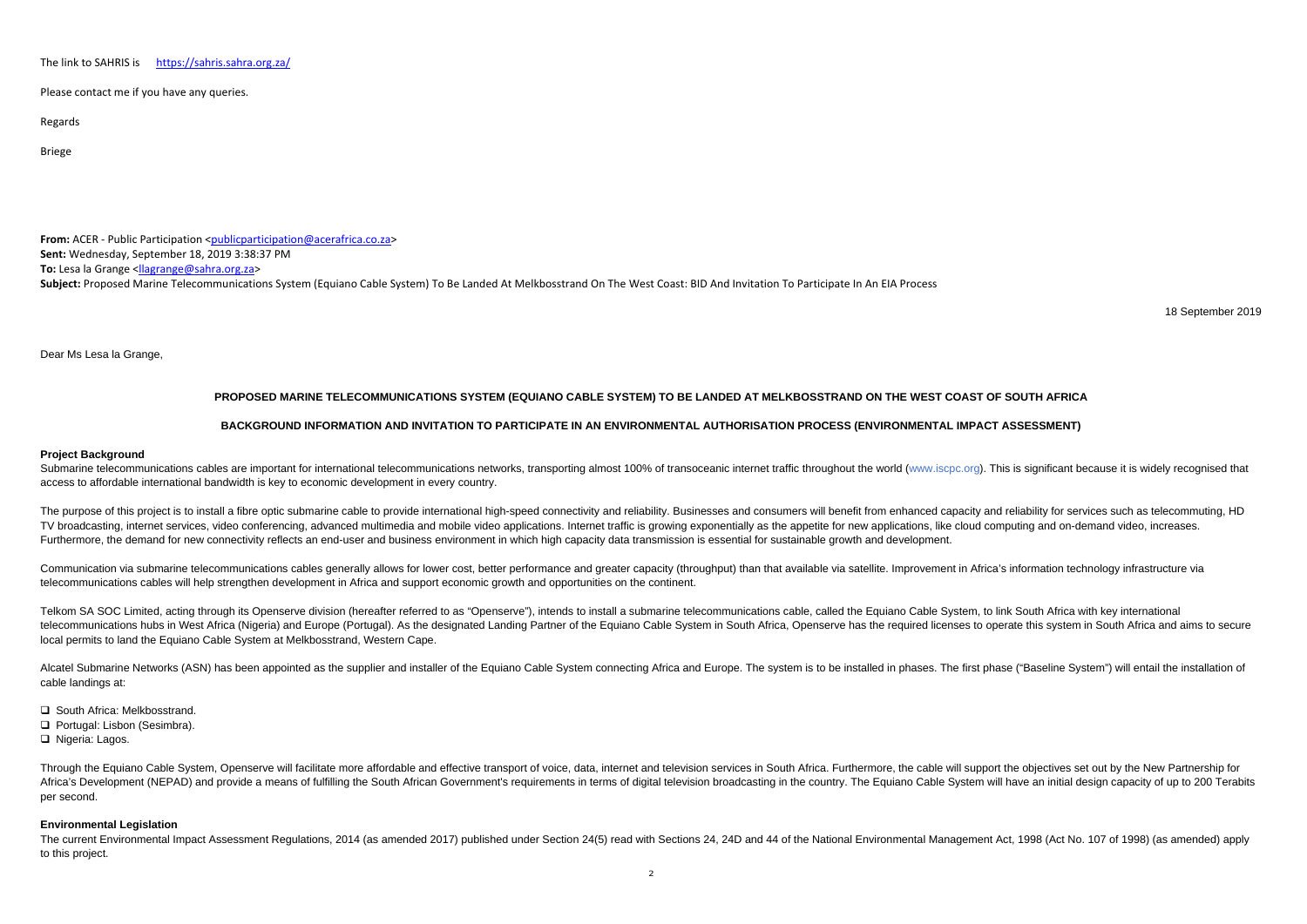Based on these regulations, the Environmental Assessment Practitioner (EAP) must complete Scoping and an Impact Assessment within 300 days of acceptance of the Application for Authorisation by the competent authority, viz, of Environment, Forestry and Fisheries (DEFF). DEFF is the competent authority for the issuing of environmental authorisation because the Equiano Cable System traverses' international boundaries. It is also envisaged that required from the Department of Human Settlements, Water and Sanitation in terms of Chapter 4 of the National Water Act, 1998 (Act No 36 of 1998), particularly Section 40(4).

On behalf of Openserve and ASN, ACER will fulfil the role and responsibilities of EAP, undertaking the Environmental Impact Assessment (EIA), the associated public participation process, and submitting the required applica documentation to DEFF for consideration and decision-making.

The purpose of this letter is to invite you, as a potentially Interested & Affected Party to participate in the EIA. A Background Information Document (Appendix 1) and Comment Sheet (Separate Attachment) have been compiled to facilitate your participation (these documents are also available at www.acerafrica.co.za under the "Current Projects" link (Equiano Cable System)). Please note that the closing date for initial comments [1] during publ 2019.

[1] Please note that consistent with GNR 326, 42(a), 44 (1) and 19(1)(a) (7 April 2017) all comments received will be captured in a Comments and Responses Report which will be made available to the competent authority and the public review process of the EIA reports.

Please contact the Public Participation Office to obtain further information:

- $\bullet$  **ACER (Africa) Environmental Consultants** 
	- $\bullet$  Carina Boonzaaier or Giles Churchill
		- P O Box 503, Mtunzini, 3867
- Tel: 035 340 2715 Fax: 035 340 2232 E-mail: <u>equiano@acerafrica.co.za</u>

Your participation is valued and will be appreciated.

Yours sincerely,

Mr. G Churchill

**ACER (Africa) Environmental Consultants**  Environmental Assessment Practitioner

Virus-free. www.avg.com

**Lesa la Grange** MUCH Manager

South African Heritage Resources Agency *- A nation united through heritage -*

T: 021 202 8658/ 8658| C:| F:021 462 4509

E: LlaGrange@sahra.org.za | 111 Harrington Street | Cape Town |

#### www.sahra.org.za